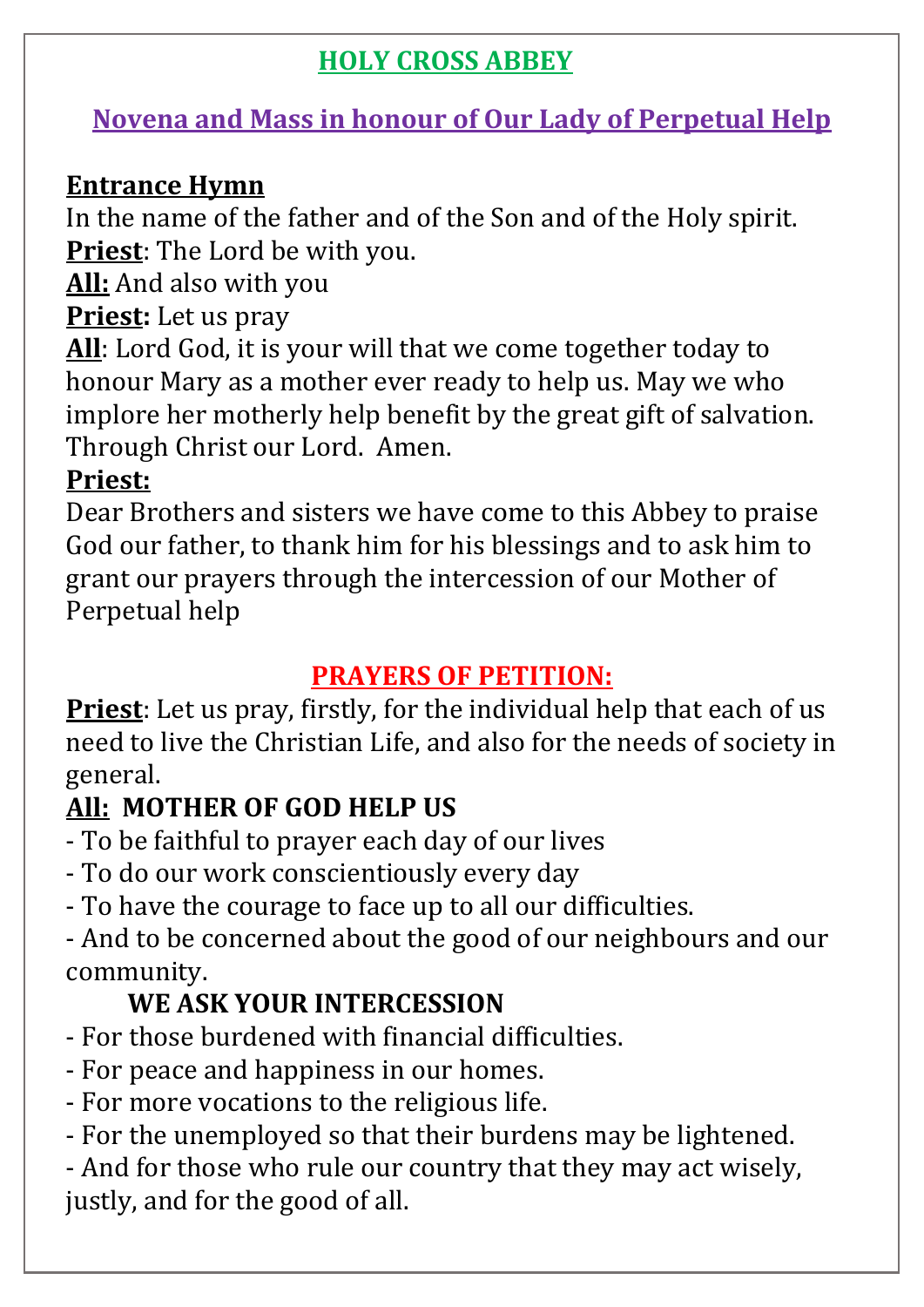**Priest:** *We will reflect for a few moments on some specific petitions that have been placed at the shrine of Our Lady. (Read 2 or 3 Petitions)*

*For these petitions and for the intentions of all of you who are making this Novena we will recite together our Novena Prayer:* Mother of Perpetual Help, with the greatest confidence we come before your holy picture to be inspired by the example of your life. We think of you at the moment when, full of faith and trust, you accepted God's call to be mother of his son. Help us, your children to accept with joy our own calling in life. When you learned that your cousin Elizabeth was in need you immediately went to serve her and offer your help. Help us, like you, to be concerned for others. We think of you Mother at the foot of cross. Your heart must have bled to see your son in agony. But your joy was great when he rose from the dead victorious over the powers of evil. Mother of sorrows help us to realise that we must expect trials and disappointments. Help us not to lose heart. May we share with you and your son the joy of having courageously faced up to all the challenges of life. Amen.

#### **PRAYERS OF THANKSGIVING:**

**Priest**: Let us now thank our Mother of Perpetual Help for the favours that we and others have received through her intercession. (read 2 or 3 petitions).

### **THANKSGIVING PRAYER** (Said by All)

O Mother of Perpetual Help, with grateful hearts we join you in thanking God for all the wonderful things he has done for us. O God our creator we thank you for the gift of life and all the gifts of nature: our senses and faculties, our talents and abilities. We thank you for creating us in your image and likeness and for giving us this earth to use and develop, to respect and cherish. Finally, we thank you, loving Father for giving us Mary, the Mother of your son, to be our Mother of Perpetual Help. We are grateful for all the favours we have received through her intercession.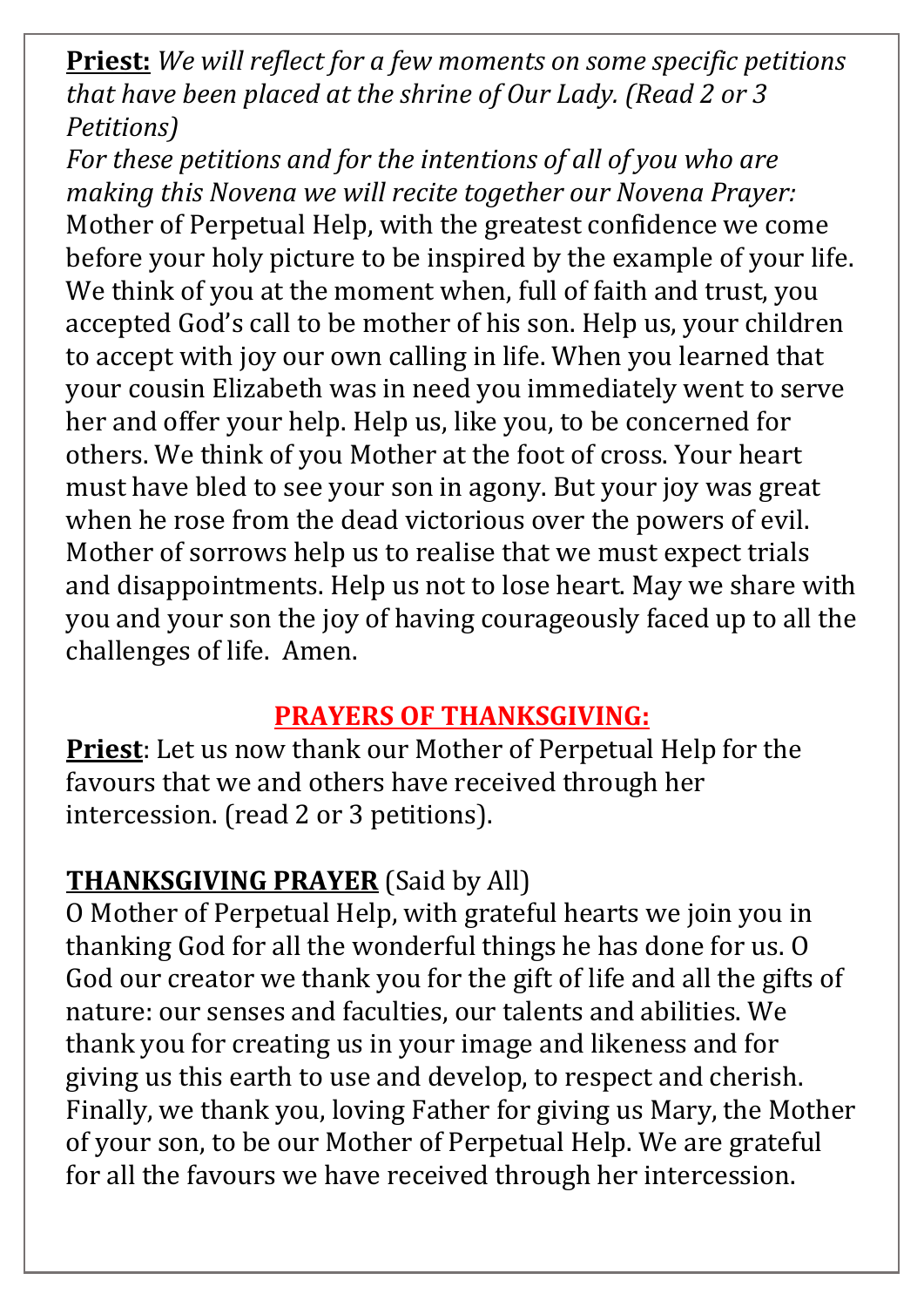We pray that those past favours may inspire us to greater confidence in your loving mercy and to seek the aid of our Mother of Perpetual Help. Amen

## **PRAYERS FOR THE SICK:**

(We pray for those at home and in hospital)

Our help is in the name of the Lord. Who made Heaven and Earth. Lord, hear my prayer. And let my cry come unto thee.

The Lord be with you. And also be with you.

#### **Let us Pray:**

Look down, O Lord on thy servants who suffer from bodily illness, and refresh the souls which thou hast created; so that, purified by their suffering they may by thy mercy soon find themselves well. Be especially near those who will never be well again and ease the pain of those whose illness is beyond the skill of man to help. We ask this through Jesus Christ, Our Lord.

(For those in our midst who may not be feeling well,) We pray: May the Lord Jesus Christ be near you to protect you, before you to guide you, amongst you to heal you and within you to preserve you.

(Blessing with the relic of the True Cross)

May the blessing of almighty God, Father, Son, and Holy Spirit, descend upon you and remain with you forever. Amen.

### **ENTRANCE HYMN FOR HOLY MASS:**

EXPOSITION OF BLESSED SACRAMENT

# **PRAYERS AT BENEDICTION:**

**Priest:** O Jesus, you have said: "Father I thank you for hearing my prayer" (Jn.11.41). With similar gratitude in our minds and hearts we thank you for hearing our prayers in the past and we praise you as we say:

**All:** Blessed be God.

Blessed be his Holy name.

Blessed be Jesus Christ, true God and true man.